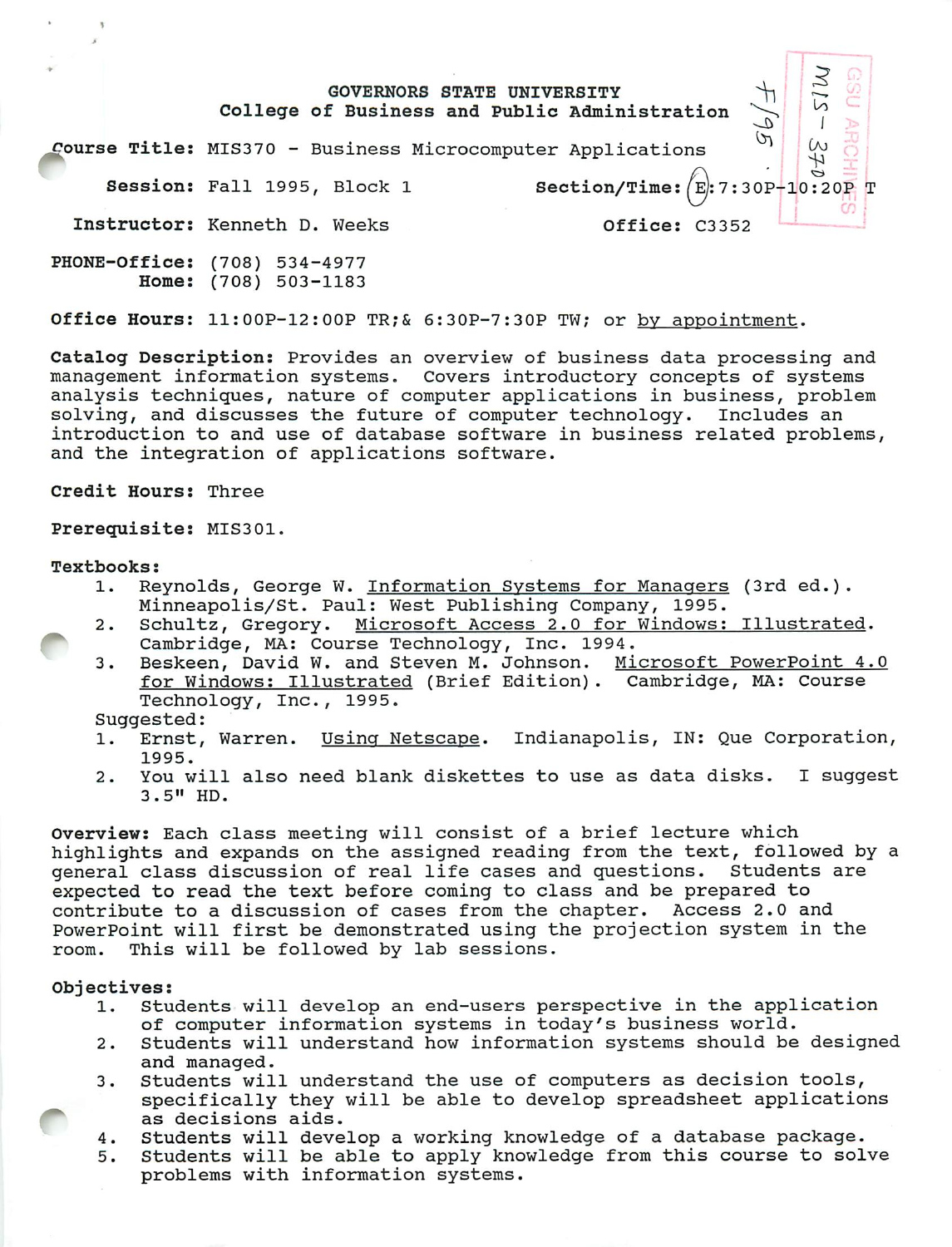$MIS - 370$ Page 2

## Syllabus Statement for Persons with Disabilities:

 $A$ t is the intention of the institution to support full participation of all students, regardless of physical ability level. Therefore, if any student needs consideration of his/her physical abilities in order to complete the course, please notify the instructor as soon as possible.

## Course Policies:

- 1. Success in this course requires substantial computer time. This time generally will fall outside of scheduled class time. There will be some lab time during class hours but this time will generally not be sufficient to complete the homework assignments.
- 2. Assignments and cases should be on time and must be in an acceptable format. Due dates are clearly indicated in the class schedule. Failure to complete assignments as assigned will hinder your progress in the course. Unacceptable assignments will be returned ungraded. Assignments are usually not accepted after the final exam.

## 3. Acceptable assignments will:

- a. Clearly indicate student's name and assignment being submitted on the first page. NOTE: Consider a title page with student name and assignment description.
- b. Securely hold multiple pages together, (staple, paper clip, folder). NOTE: Folding corners is not acceptable.
- c. Be submitted individually. DO NOT STAPLE MULTIPLE ASSIGNMENTS TOGETHER.
- d. Any written cases are to be typed (word-processor) and free of errors, such as spelling, sentence run-on, fragmentation, subjectverb agreement, missing punctuation, etc.
- 4. All examinations are to be taken on the scheduled dates. Makeup exams may not be given without prior approval or documentation of illness or other problem.

# Student Evaluation and Grading Policy:

| <b>Item</b>                              | <u>Points</u> |
|------------------------------------------|---------------|
| Access 2.0 Applications Review (6 0 25)  | 150           |
| Power Point Applications Review (3 @ 25) | 75            |
| Spreadsheet Application Case             | 25            |
| Systems Analysis Case                    | 50            |
| <b>Exams (3 @ 100 Pts)</b>               | 300           |
|                                          |               |

### TOTAL 600

Final letter grades are assigned according to total points using a flexible scale. The final scale usually will fall near the following:

| <b>TOTAL POINTS</b> |    |                | . .          |
|---------------------|----|----------------|--------------|
|                     | 90 | A              |              |
|                     | 80 | c              |              |
|                     | 70 | С              |              |
|                     | 60 | D              |              |
|                     |    | <b>PERCENT</b> | LETTER GRADE |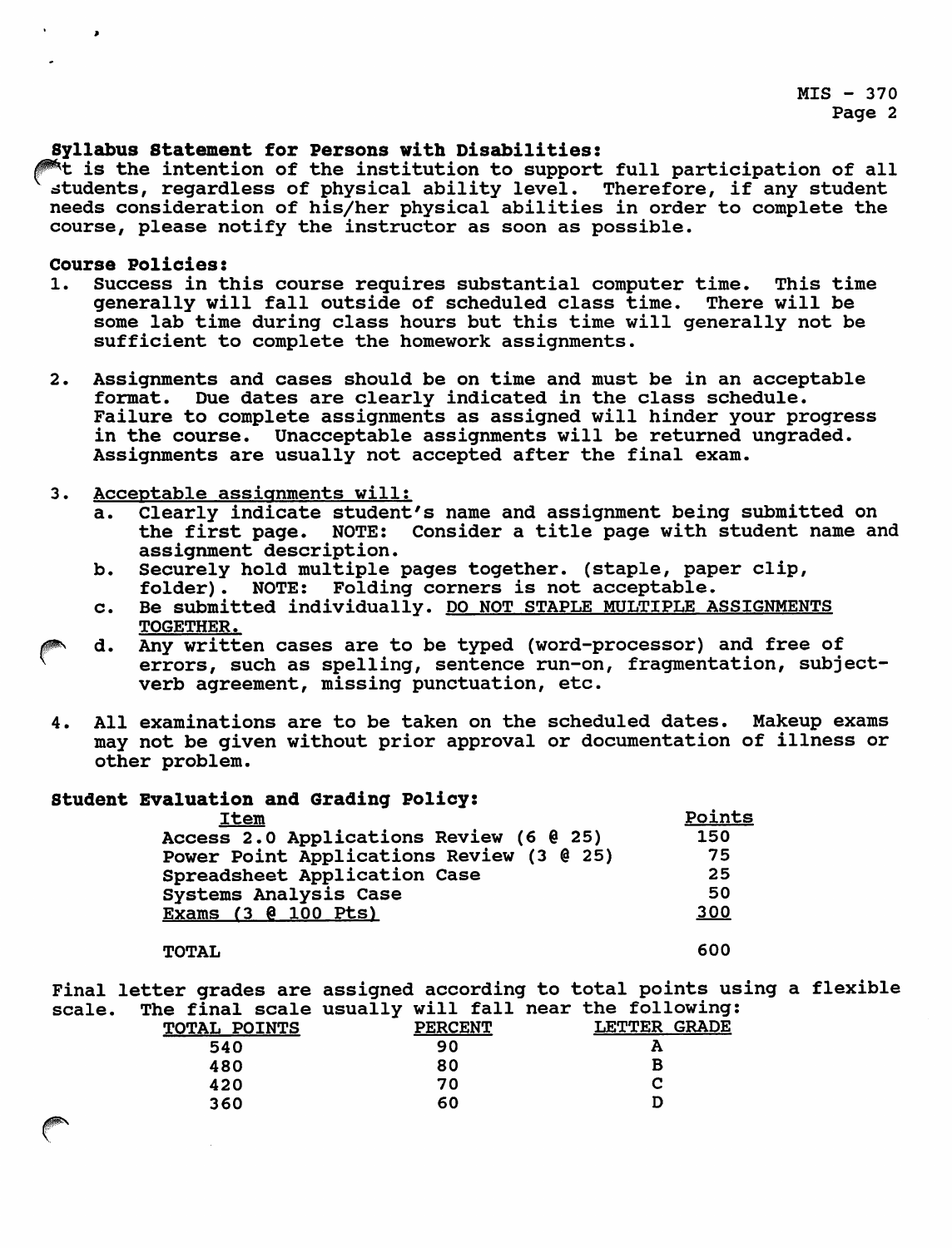## TENTATIVE COURSE SCHEDULE fLE *1^JSiM*

 $\label{eq:2} \frac{1}{2} \left( \frac{1}{2} \right)^2 \left( \frac{1}{2} \right)^2$ 

| <b>DATE</b><br>(9/5) | TOPIC(S)<br>Management and Information Technology<br>Computer Hardware - Trends and Issues              | 1(T)<br>$2$ (T)           | <b>CHAPTER ASSIGNMENT DUE</b> |
|----------------------|---------------------------------------------------------------------------------------------------------|---------------------------|-------------------------------|
| (9/12)               | Computer Software - Trends and Issues<br>Working with Windows<br>Getting Started with MS PowerPoint 4.0 | $3$ $(T)$<br>W(A)<br>1(P) |                               |
| (9/19)               | Date Communications and Networks<br>Creating a DSS with Spreadsheets<br>Creating a Presentation         | $4$ (T)<br>2(P)           |                               |
| (9/26)               | Data Management<br>Modifying a Presentation                                                             | $5$ $(T)$<br>3(P)         | 2(P)                          |
| (10/3)               | <b>EXAM 1</b> $[1, 2, 3, 4, 5(T); 1, 2(P)]$<br>Enhancing a Presentation                                 | 4 $(P)$                   | 3(P)                          |
|                      | (10/10) Transaction Processing and Management                                                           | 6(T)                      |                               |
|                      | <b>Reporting Systems</b><br>Getting Started with MS Access 2.0                                          | 1(A)                      | 4 (P)                         |
|                      | (10/17) Decision Support and Expert Systems<br>Building a Database                                      | 7 (T)<br>2(A)             | Spreadsheet (H)               |
|                      | (10/24) Office Automation<br>Changing Table Design                                                      | 8 (T)<br>3(A)             | 2(A)                          |
| (10/31)              | Information Engineering<br>Working with Records                                                         | 9 (T)<br>4 (A)            | 3(A)                          |
| (11/7)               | <b>EXAM 2</b> [6,7,8,9, (T); 3,4(P); 1,2,3(A)]<br>Managing Data with Forms                              | 5(A)                      | 4(A)                          |
|                      | (11/14) Information Technology Planning<br>Retrieving Data                                              | 10(T)<br>6 (A) $5$ (A)    |                               |
|                      | (11/21) Design, Construction, and Maintenance 11 (T)                                                    |                           |                               |
|                      | (11/28) Acquiring Info. Technology Resources<br><b>Presenting Data</b>                                  | $12$ (T)<br>7 (A) 6 (A)   |                               |
|                      | (12/5) End-User Computing<br>Computer Security and Disaster Planning 14 (T) 7 (A)                       | $13$ $(T)$                |                               |
|                      | $(12/12)$ EXAM 3 $[10, 11, 12, 13, 14(T); 4-7(A)]$                                                      |                           | Written Case (H)              |
| <b>NOTE:</b>         | (T)=Text by Reynolds, (P)=PowerPoint text, (A)=Access text,                                             |                           |                               |

(H)=Class Handout. Assignment Due column indicates due dates for  $\curvearrowleft$ written assignments.